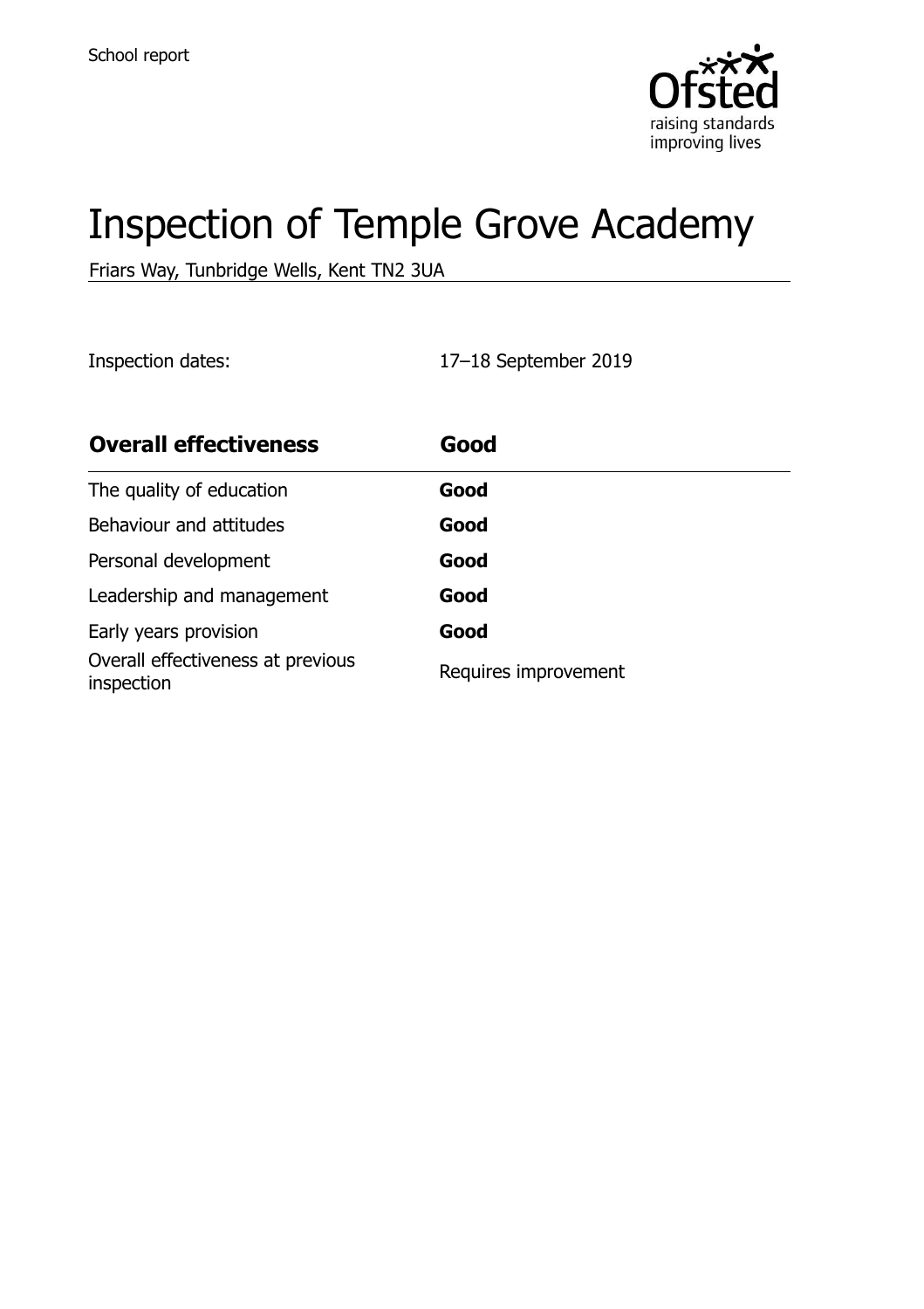

## **What is it like to attend this school?**

Leaders are ambitious for their pupils. They work hard to provide a broad and engaging curriculum for everyone. Pupils told us teachers give them time to share ideas and discuss their opinions, which helps them learn to value differences of opinion. One pupil said, 'We learn to avoid peer pressure.' This helps pupils feel confident and safe.

Pupils behave well throughout the day. Playtimes are enjoyable. They value the playground 'buddy bus stop', which helps them find friends to play with. Pupils are confident that if anyone is upset, or feels they are being bullied, the teachers resolve their worries immediately. Pupils behave well during teaching. They work well together, sharing resources happily.

Teachers have high expectations and pupils value the interesting work they are given. Science is a favourite subject for many pupils, who enjoy the experiments and investigations. However, older pupils told us that sometimes they are given work they have done before. Pupils told us that they enjoy special days linked to their learning. For example, the recent Roald Dahl day gave pupils an opportunity to take on the roles of book characters and share their favourite books in an enjoyable way.

#### **What does the school do well and what does it need to do better?**

Leaders make sure that teachers are well trained to teach a full and rich curriculum. Teachers value the training and development they receive. Teachers feel well supported by leaders, including in managing their workload.

New resources and shared curriculum planning help teachers to ensure that lessons are engaging. Any pupil finding the work difficult is well supported. This is particularly the case in mathematics, where teachers help pupils build their mathematical skills and knowledge step by step. Leaders check that pupils learn what they should, when expected, so that pupils build the mathematical understanding they need for the next stage in their education. However, in some subject areas, such as science and physical education, teachers do not use assessment as effectively to ensure that learning builds on what pupils already know and can do.

Children get off to a strong start in early years. Teachers help children learn the fundamental skills they need to be successful in school. Learning activities interest the children and challenge them to achieve well. Children quickly become enthusiastic learners, indoors and out.

Leaders are determined that all children will learn to read at an early age. They therefore make the teaching of phonics (letters and the sounds they represent) a priority. This begins as soon as children start school. Children in Reception learn letters and sounds promptly, and quickly begin to read words. Teachers provide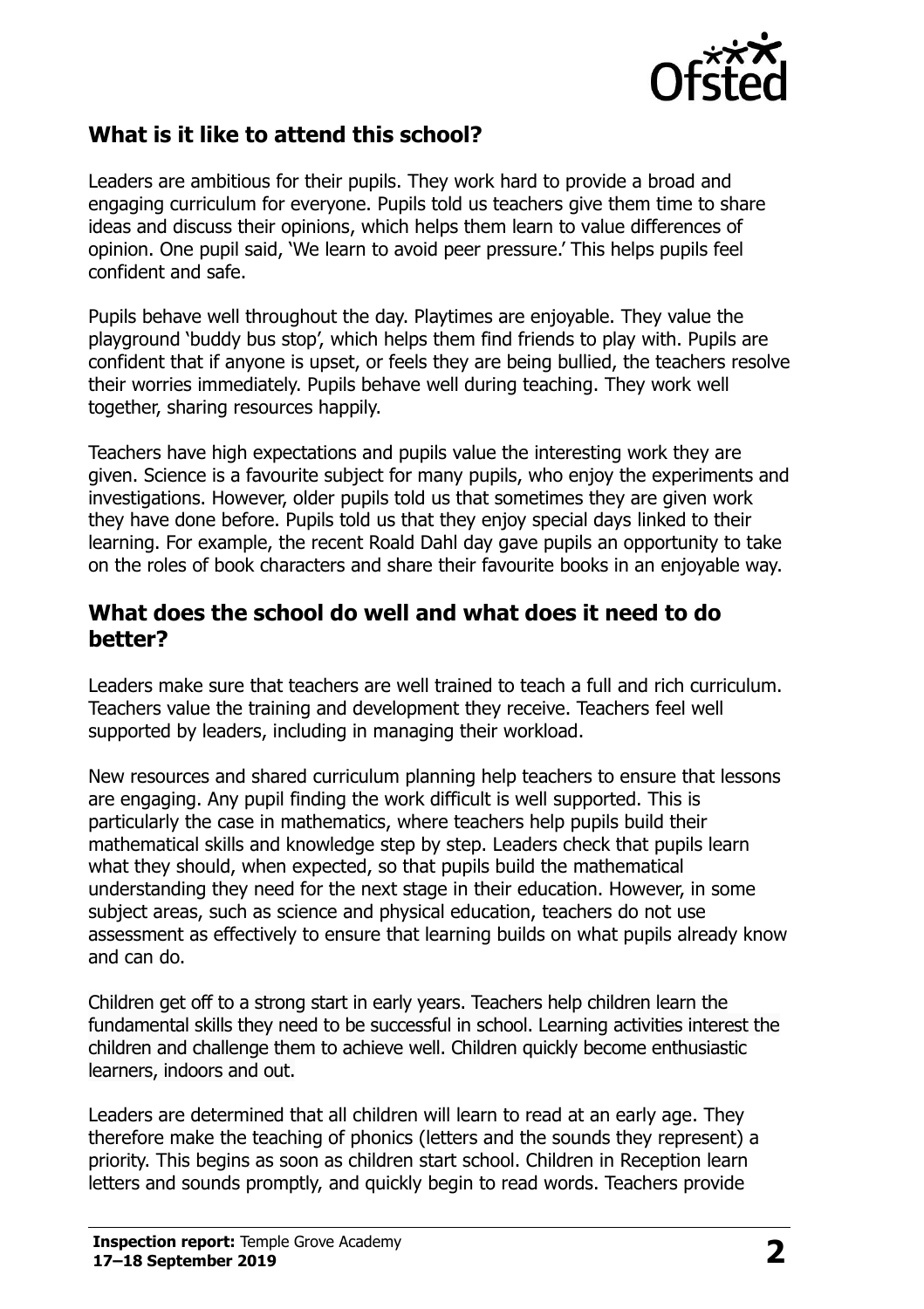

appropriate reading books that link well to the sounds that children are learning. Teachers engage with parents and carers to promote children's reading at home.

Any pupils who struggle to learn to read are given helpful support to catch up. Teachers understand that some pupils with special educational needs and/or disabilities (SEND) may find it difficult to learn phonics. Teachers adapt the phonics programme to help them, but not all of these children's learning is adapted so well.

Teachers read to pupils every day. In key stage 2, they read books that challenge, entertain and give pupils food for thought. This expands pupils' knowledge of goodquality texts and broadens their vocabulary. Pupils' workbooks show that they are using their developing vocabulary well in their writing.

Through a rich curriculum, leaders aim for all pupils to be able to 'learn to manage their lives both now and in the future'. The school helps prepare pupils well for life in modern Britain. For example, pupils enjoy learning about other cultures and exploring different religions. They spoke with pride about their leadership roles. Pupils take these roles seriously, such as playing with younger pupils during break. Pupils are polite, caring and friendly. They show interest in what they are learning in class and after school. Teachers ensure that pupils know what they are expected to achieve and how they are expected to behave. Parents are confident that the school cares for and supports their children well.

Trustees and governors are clear about their distinctive responsibilities. Leaders provide them with helpful information about the school. Trustees and governors need to check and challenge this information more fully, in order to support raising standards still further.

### **Safeguarding**

The arrangements for safeguarding are effective.

Staff are well trained and know what to do if they think a pupil may be at risk of harm. Leaders always act immediately on concerns raised. Leaders seek the right advice from other agencies and make sure that pupils get the help they need. Parents, staff and pupils are united in their view that pupils are safe in school. Leaders and governors place the well-being of pupils at the heart of the school's work.

There are well-planned opportunities for pupils to learn to keep themselves safe, including when online.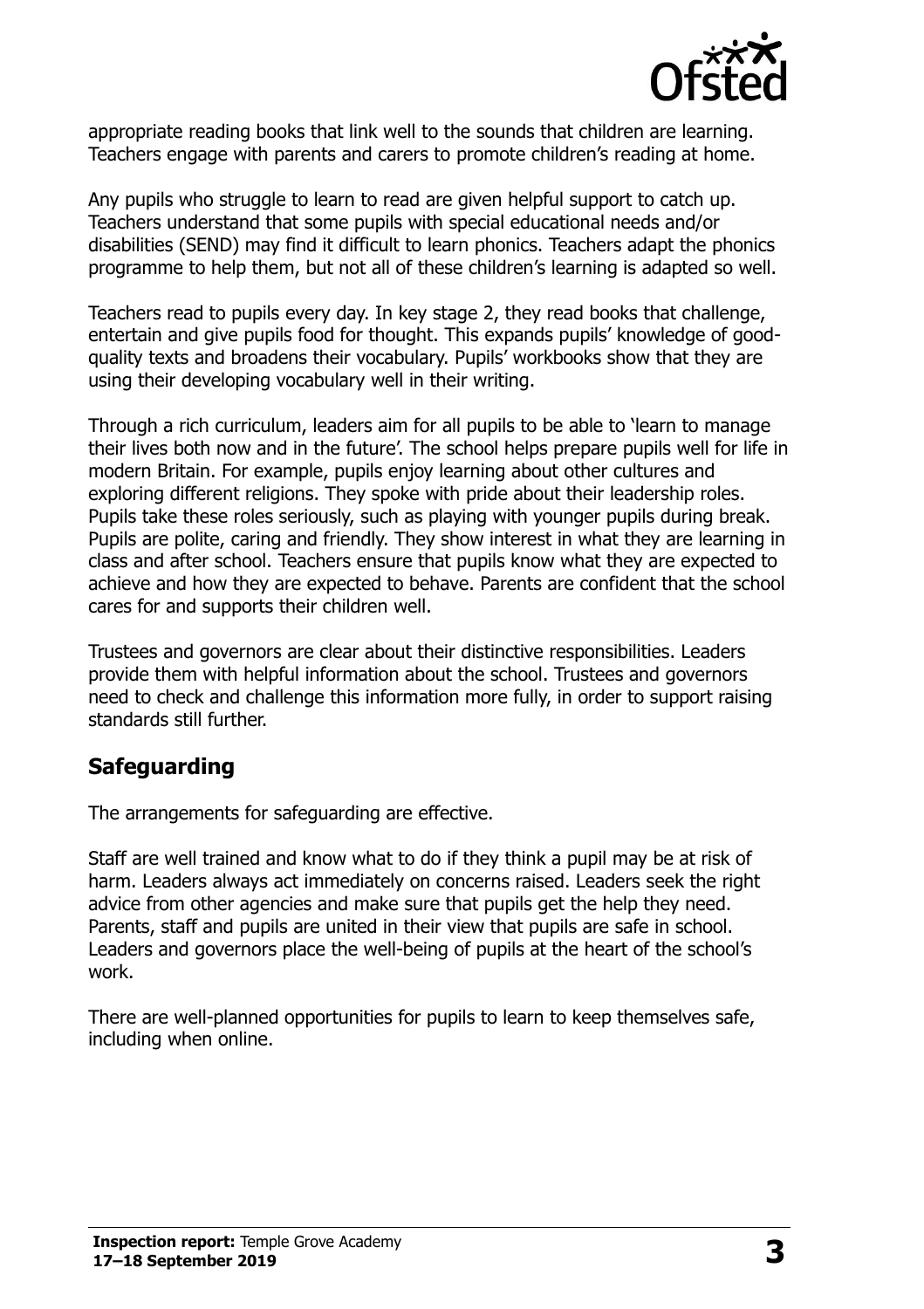

# **What does the school need to do to improve?**

# **(Information for the school and appropriate authority)**

- Building on their successes, for example in mathematics, leaders need to ensure that teachers are clear about what pupils have learned and understand before teaching moves on, in all subjects.
- Teachers successfully adapt much of the curriculum for pupils with SEND. For example, where the phonics programme is not suited to some pupils with SEND, a programme is designed to meet their specific needs. Leaders need to ensure that all pupils with SEND are as well prepared, across the curriculum, for their next steps in learning.
- Trustees and the local governing body need to scrutinise and validate the information they receive from leaders more, to better challenge and support continuous school improvement.

### **How can I feed back my views?**

You can use [Ofsted Parent View](http://parentview.ofsted.gov.uk/) to give Ofsted your opinion on your child's school, or to find out what other parents and carers think. We use Ofsted Parent View information when deciding which schools to inspect, when to inspect them and as part of their inspection.

The Department for Education has further [guidance](http://www.gov.uk/complain-about-school) on how to complain about a school.

If you're not happy with the inspection or the report, you can [complain to Ofsted.](http://www.gov.uk/complain-ofsted-report)

### **Further information**

You can search for [published performance information](http://www.compare-school-performance.service.gov.uk/) about the school.

In the report, '[disadvantaged pupils](http://www.gov.uk/guidance/pupil-premium-information-for-schools-and-alternative-provision-settings)' refers to those pupils who attract government pupil premium funding: pupils claiming free school meals at any point in the last six years and pupils in care or who left care through adoption or another formal route.

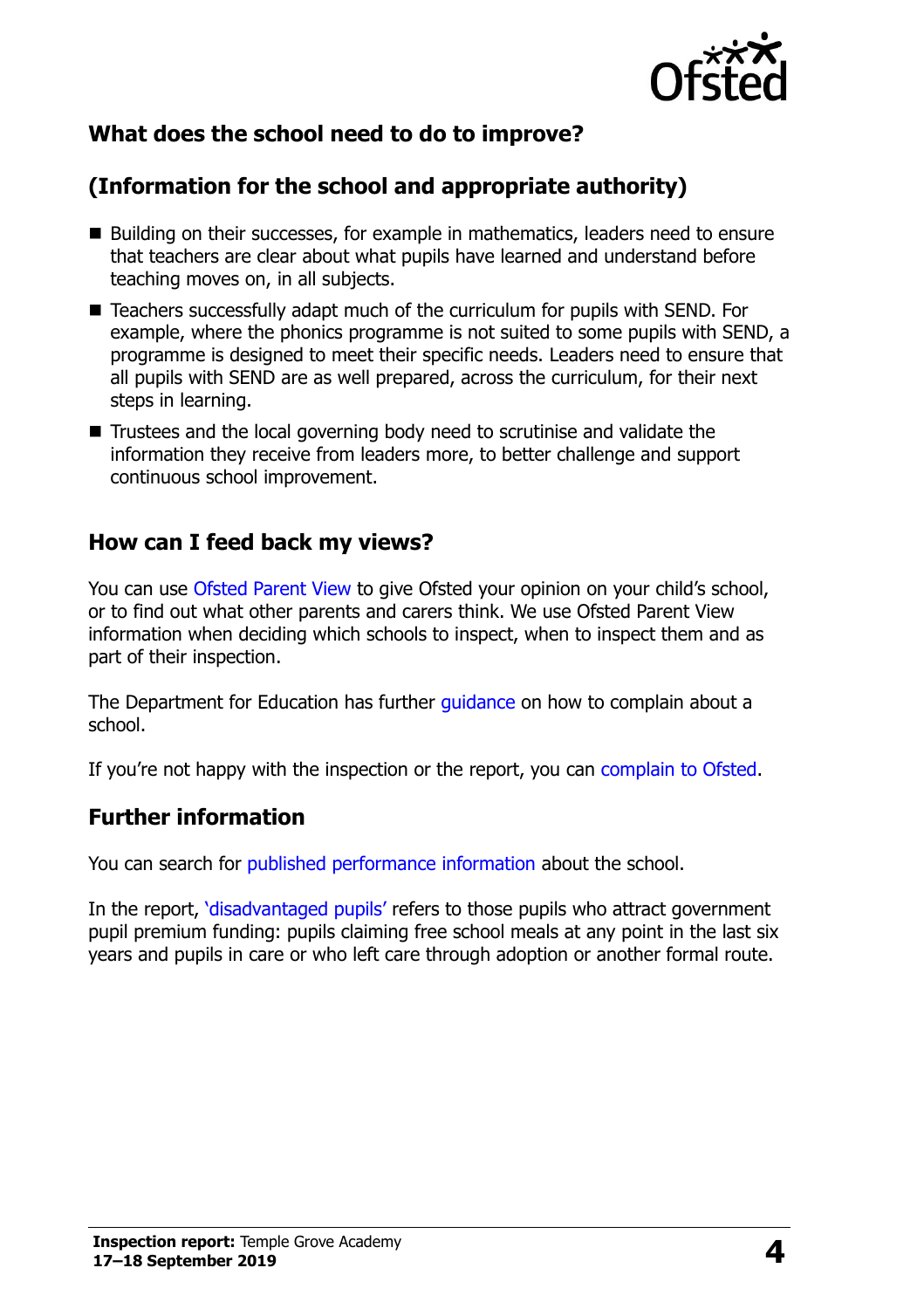

## **School details**

| Unique reference number             | 139052                     |
|-------------------------------------|----------------------------|
| <b>Local authority</b>              | Kent                       |
| <b>Inspection number</b>            | 10111133                   |
| <b>Type of school</b>               | Primary                    |
| <b>School category</b>              | Academy sponsor-led        |
| Age range of pupils                 | 3 to 11                    |
| <b>Gender of pupils</b>             | Mixed                      |
| Number of pupils on the school roll | 224                        |
| <b>Appropriate authority</b>        | Board of trustees          |
| <b>Chair of trust</b>               | Mark Dugdale               |
| <b>Headteacher</b>                  | Isabel Ramsay              |
| <b>Website</b>                      | www.templegroveacademy.com |
| Date of previous inspection         | 26 April 2017              |

## **Information about this school**

- Since the section 5 inspection, there have been significant changes to the leadership, staffing and governance of the school. A new deputy headteacher started in June 2017. From January to March 2018, the school was led by the deputy headteacher and the assistant headteacher. They were supported by the education director of the trust and by the school's improvement partner. The previous headteacher left in March 2018.
- At the beginning of the summer term 2018, the school's improvement partner took up the role of consultant headteacher for three days a week. A new chief executive officer (CEO) was appointed and new chairs elected for both the trust board and local governing body.
- The very large majority of pupils are White British and other pupils come from a range of different ethnic backgrounds. There is an increasing proportion of pupils who speak English as an additional language.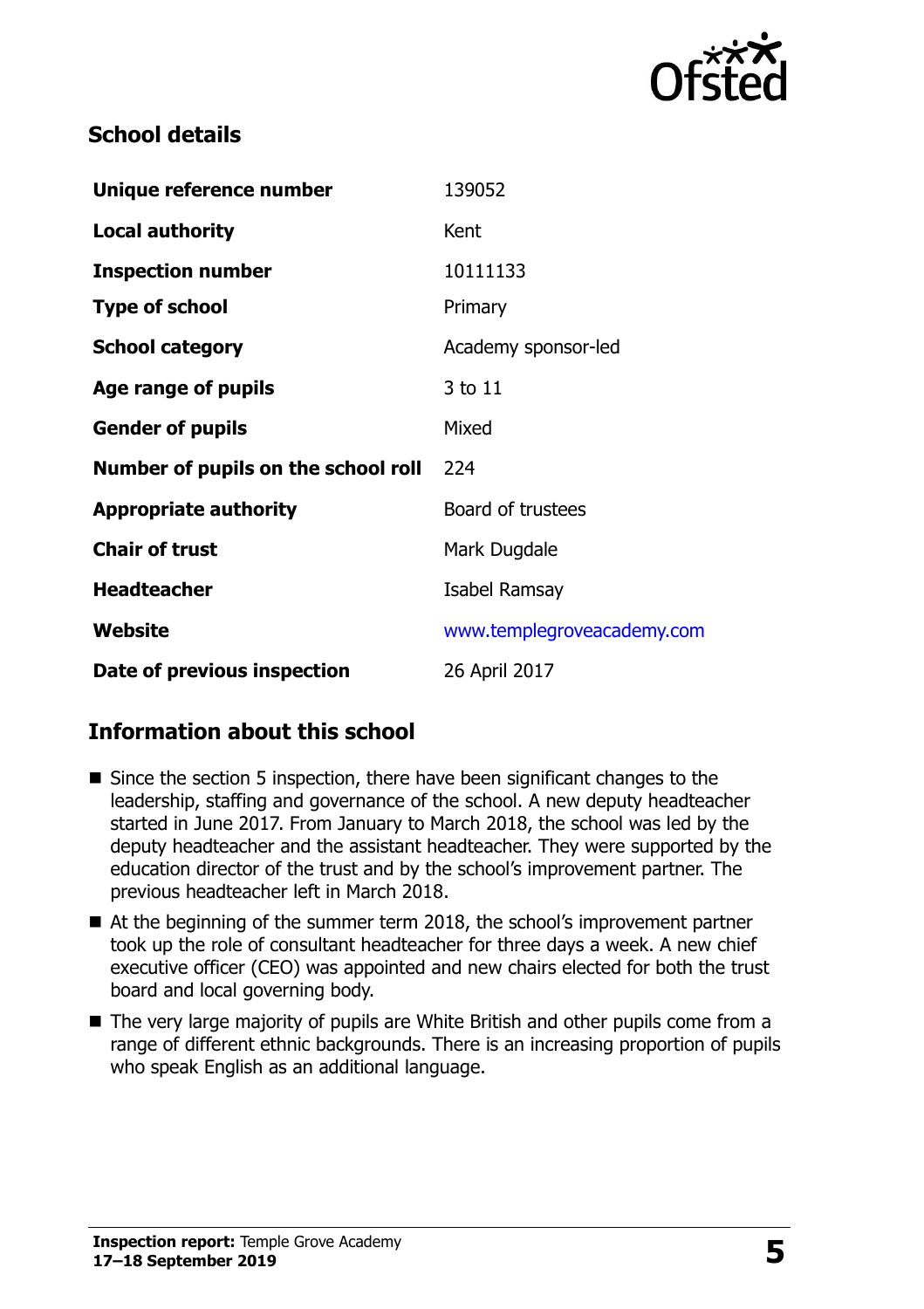

## **Information about this inspection**

We carried out this inspection under section 5 of the Education Act 2005.

- Inspectors visited lessons, spoke to pupils, heard them read and looked at work in their exercise books. All lesson visits were conducted jointly with senior leaders.
- Inspectors held meetings with senior leaders, curriculum leaders, teachers, groups of pupils, the CEO and the chair of the local governing body. They spoke on the phone with a representative of the trust board.
- Inspectors spoke with parents at the start of the day, and took into account eight responses to Ofsted's online questionnaire, Parent View. Inspectors also considered 21 responses to the staff questionnaire and one response to the pupil survey.
- A range of documents was looked at, including the school's self-evaluation and improvement planning, and minutes of meetings of the trust board, monitoring board and local governing body. Records concerning pupils' attendance, behaviour and safety were also reviewed.
- As part of the inspection, a sample of subjects was chosen to investigate: reading, mathematics, science and physical education.

#### **Inspection team**

Jo Lakey, lead inspector Ofsted Inspector

Neil Small **Neil Small Neil Small**